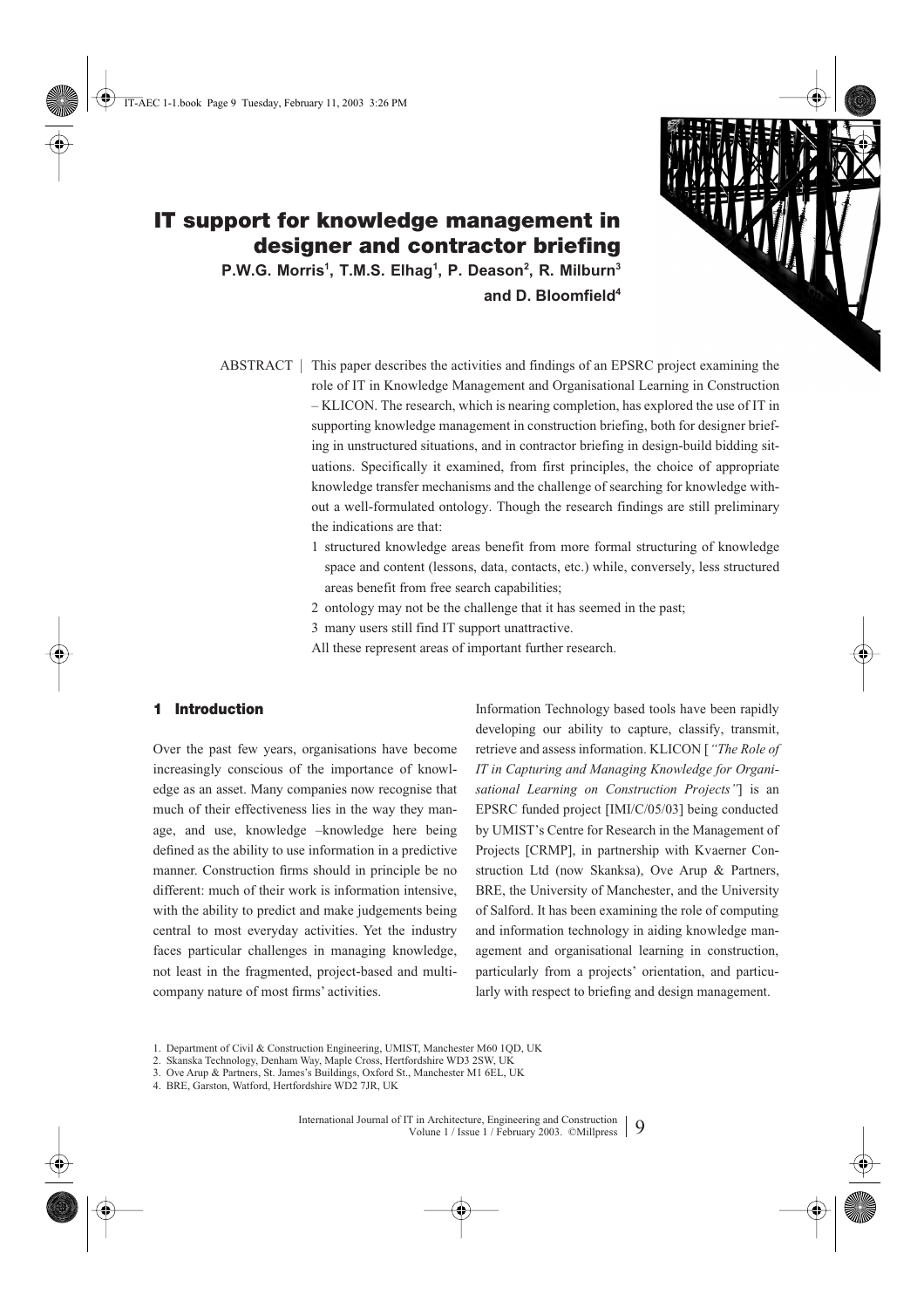This paper reports findings from the research as it stands at about the 90% complete position. It reviews first the challenge of knowledge management in construction. It then describes initial work performed by the research in positioning IT support for knowledge management in construction. In this it became clear that any evaluation of IT support, as with any usage itself, has to take account of the organisational context in which the tools are applied: context is critical to IT effectiveness in knowledge management. It then describes two research studies undertaken within KLI-CON (there were four all together<sup>5</sup>):

- 1. creating a web-based knowledge management tool for a structured knowledge situation – contractor briefing for design-build<sup>6</sup>;
- 2. using an intelligent search engine to identify best practice from a lesson-learned database on design without the existence of a pre-defined ontology.

# **2 Knowledge Management in Construction**

Knowledge is an elusive term to define. Laudon and Laudon defined knowledge management as the process of systematically and actively managing and leveraging the stores of knowledge in an organisation [1]. The Butler Group defined knowledge management as the framework for discovering, capturing, transmitting, and reusing knowledge to gain competitive advantage [2]. Warwick University's Business ProcKLICON took as a working definition the ability to use information to predict off a cognitive base. KLICON distinguished between data, information and knowledge as follows.

- Data is un-interpreted material on which a decision may be based.
- Information is data interpreted in a given context. Different information may be gleaned from a single data source if the context is different.
- Knowledge is a body of information, coupled with the understanding and reasoning about why it is correct. Knowledge is thus the cognitive ability to generate insight based on information and data.

In practice the distinction between information and knowledge is a lot less clear than that between both of these and data. For what is information to one person may be knowledge to another; and what was knowledge in one context may only be information in another. (Literature, like life, is replete with examples of predictions being made on mistaken assumptions.)

<sup>5.</sup> The other two were as follows.

esses Resource Centre defines knowledge management as "the acquisition, sharing and use of knowledge within organizations, including learning processes and management information systems" [3]. One of the best definitions in a business context is probably that by the Yankee Group: "knowledge management involves efficiently connecting those who know with those who need to know, and converting personal knowledge into organisational knowledge" [4].

<sup>•</sup> The formal modelling of project information flows to identify areas of improved knowledge representation. EXPRESS was used to model the information generated and used during the geotechnical operations of a construction project. The EXPRESS model was linked to an IDEF0 activity model of the site investigation and other Geotechnical activities. A simple ontology was applied using Virtual Hyperglossary (VHG) format related to soil sampling, thereby allowing terminology to be represented in an XML format in an interpretable manner. The information model was developed to be compatible with the AGS Standard (data model for boreholes) and the end application was delivered via the web in XML. By adhering to formal modelling techniques, KLICON was able to generate translators automatically between the EXPRESS model and XML and use automatic tools to check the consistency of the result. A prototype browsing system was developed to examine all levels of the IDEF0 model. In addition, where appropriate, inputs or outputs from the model were linked into the relevant part of the VGS site investigation glossary or to the formal specification of the data semantics as represented by the EXPRESS model of AGS. The initial findings showed that the system allows the user to understand the context of the work (the activity model), the meaning of the information carried in the AGS file (AGS information model), and see related data taken from site investigations. The extra effort required to model information with standard formalisms has, through this work, been seen to lead to benefits in that standard computer tools can be used to improve functionality. There are benefits both in the process of creating the model and then using it in new contexts. This work was carried out by the University of Manchester Computer Science Department under the leadership of Professor Hilary Kahn working with Ove Arup and Partners.

<sup>•</sup> A survey of knowledge management practices in 12 leading construction companies. This showed that most companies (10) were only at a relatively early stage of developing an enterprise-wide approach to Knowledge Management. Two were advanced in IT KM terms.

<sup>6.</sup> This is now being extended to a full contractor Knowledge Management System.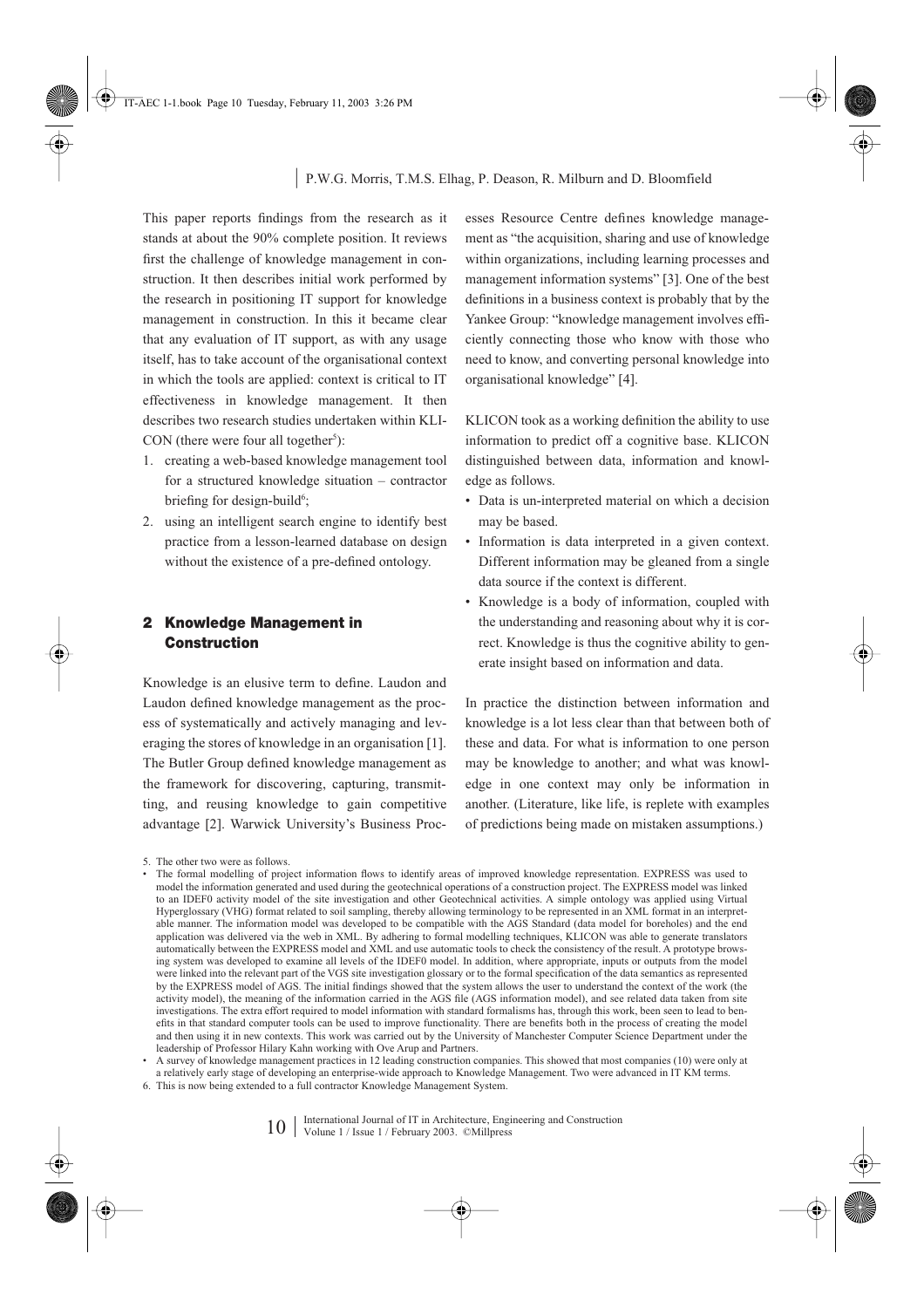Nevertheless the fact remains that people use knowledge, and value it, in making day-to-day decisions. Organisations too draw on knowledge in performing as effective institutions. To some, knowledge is always people based ("knowledge has two legs"), but people come and go: the challenge for the organisation is to be able to capture and use knowledge without having necessarily to rely on people.

Knowledge Management, as a formal area of management activity, is relatively recent emerging from the early to mid 1990s. Knowledge Management seems to reflect a constellation of changes - some profound, some more cosmetic - in the business environment. These include:

- Long-run shifts in advanced industrial economies which have led to the increasingly widespread perception of knowledge as an important organizational asset.
- The rise of occupations based on the creation and use of knowledge.
- The convergence of information and communication technologies, and the advent of new tools such as Intranets and Groupware systems.
- Theoretical developments for example, the resource-based view of the firm – which emphasize the importance of unique and inimitable assets such as tacit knowledge.

Nonaka and Takeuchi, in a pioneering work, claimed in 1995 that Japanese companies have been successful and maintained competitive edge because of their skills and expertise at organisational knowledge creation [5].

Polyani in 1966 distinguished between tacit knowledge and explicit [6]. Tacit knowledge is personal knowledge embedded in individual experience; it involves intangible factors such as personal belief, perspectives, and values. Explicit knowledge is 'readily available'; it can be codified and structured in a way that makes the knowledge easily transmissible.

Most organisations begin Knowledge Management with some kind of 'who knows what' programme (a Yellow Pages), and then encourage people to contact those with relevant knowledge (chat rooms, cafés, Communities of Practice, Subject Matter Experts). Even at this basic level, note, Information Technology is being used to aid in Knowledge Management.

Knowledge has long been recognised as central in construction. Engineering and architecture are recognised as 'learned' professions. Knowledge of construction practices and processes is widely recognised as a constructor's core competence. Commercial know-how permeates the contracting side of the industry.

Construction knowledge is thus both explicit (engineering principles etc.), and tacit (in one's knowledge of organisations, or location). But knowledge is by no means always easily captured or effectively shared amongst industry players. It is generally recognised that there is much knowledge wastage and often considerable difficulty in accessing important information. There are four basic reasons for this.

- 1. The industry is large and complex, with a high proportion of companies being small. (The construction industry in the UK consists of about 200,000 companies. The top 95 companies are about 0.05% of the total yet they generate 21% of the industry output. Small firms account for 93% of all firms yet they only generate 28% of the output.) .
- 2. The many different players in the industry typically do not share a common educational base. As a result, cognitive frameworks are not always easily shared.
- 3. Historically the contractual forms which underpin the way firms and resources are selected, and indeed the traditional strategy of contracting (late entrant of the constructor; tendency to select the cheapest bidder rather than necessarily the best, etc.), has encouraged adversarial relationships to grow too easily. These have exacerbated the differences in thinking between firms working together on projects and have often inhibited the effective exchange of information.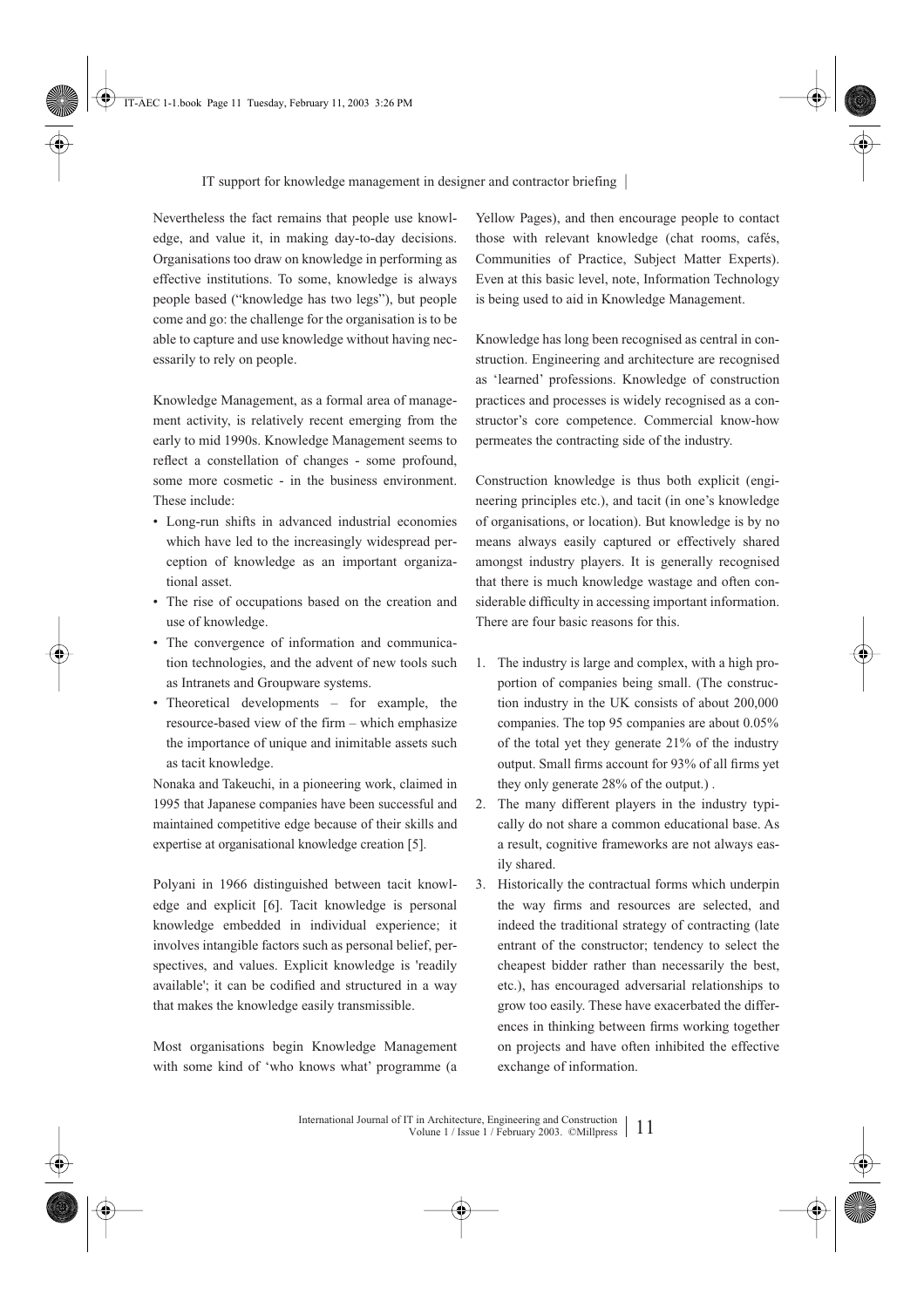4. The project nature of the industry – with a frequently reconfigured set of supply chain partners, non-repetitive nature of work, pressure to complete, and lack of incentive to appraise performance or pass learning on to others, or to improve overall project delivery – means that information is too often not collected.

These factors have not merely inhibited effective knowledge management: they have inhibited the industry's ability to learn on a consistent basis and improve performance. Though there have been many changes in construction practice over the last few decades, until recently there has been little formally attempted in Knowledge Management, or Organisational Learning, in construction.

Recent changes in the industry, led, though not exclusively, by the Latham and Egan initiatives, have however created new climates for innovation and development [7]. Knowledge Management and Organisational Learning have been one of several management areas that construction firms have begun to look at. Much of the early initiative was Information Technology led. The 1995 report 'Construct IT – Bridging the Gap', for example, stated that "an industry-wide online knowledge base should be set up to allow systematic capture and distribution of information around the industry" [6] and a subsequent set of reports reviewed the practical implementation of this and other recommendations.

A 1997 research project addressed on-line information requirements and examined the procedures that contractors used relating to products, product-related software, codes, standards and regulations, safety and health, design guidance, on-line databases, technical papers and databases, supplier/vendor registration forms and pricing information [8]. Among the findings of the research were that knowledge-based solutions

are needed to ensure that results obtained from online searches are appropriate, correct and derived from a suitable source. (This is an issue directly addressed in KLICON via its work on *Extractor*.)

Meanwhile during the late 1990s developments in IT were continuing to push our ability to manage knowledge, in construction as elsewhere, more effectively. The most important development undoubtedly was the growing ubiquity of the web. As a result, the speed and scale of interconnectivity grew enormously. Though a common complaint was the resulting tendency to information overload, IT tools increasingly addressed these (one of the most successful, *Autonomy*, a form of search engine<sup>7</sup>, actually entering the FTSE100 in December 2000 – and leaving it in March 2001!). With the consequent growth in IT functionality and power came a significantly increased potential in management capability: e commerce, collaborative working, process re-engineering, and knowledge management being leading examples.

It was slightly in advance of this explosion in interest in Technology, in fact in February 1998, that KLICON was launched to review the role of IT in Knowledge Management and Organisational Learning<sup>8</sup> in construction.

# **3 Evaluation of Information Tools for Supporting Knowledge Management**

One of the first tasks of KLICON was to place current IT KM tools and research in the KLICON research context – largely design and design-build.

Laudon and Laudon evaluated the role and support of IT tools for managing knowledge in terms of creating, distributing, sharing, capturing and codifying knowledge [1]. Table 1 portrays the types of IT tools which

7. Autonomy uses high-performance pattern matching algorithms, based on Shannon's principles of information theory, Baseyian probability, and on neural networks to identify patterns in text and to look for patterns in similar sources. It helps identify similar 'key concepts'. www.autonomy.com

8. Organisational learning has throughout been closely associated with knowledge management, as the references above show. In fact the early writings in this area tended to emphasise the organisational and learning aspects more than the knowledge aspects [8]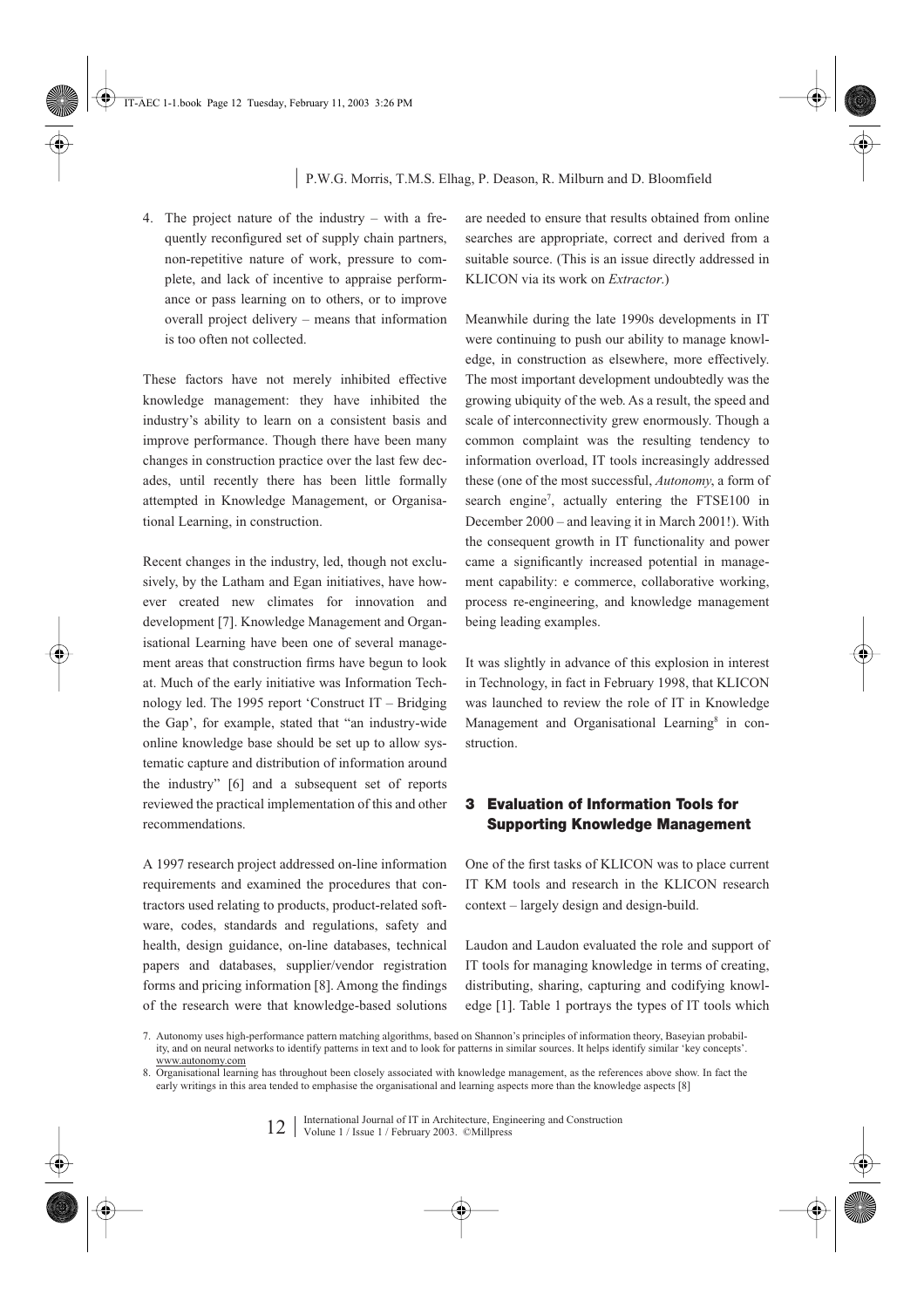IT support for knowledge management in designer and contractor briefing |

| Aspects of Knowledge<br>Management   | <b>IT Domain</b>                   | <b>IT Tools</b>                                                                                                                 |
|--------------------------------------|------------------------------------|---------------------------------------------------------------------------------------------------------------------------------|
| Creating knowledge                   | Knowledge Work Systems             | CAD; Virtual Reality; Investments Workstations                                                                                  |
| Distributing knowledge               | <b>Office Automation Systems</b>   | Word Processing: Desktop Publishing: Imaging and Web<br>Publishing; Electronic Calendars; Desktop Databases<br>and Spreadsheets |
| Sharing knowledge                    | <b>Group Collaboration Systems</b> | Groupware; Intranets                                                                                                            |
| Capturing and codifying<br>knowledge | Artificial Intelligence Systems    | Expert Systems; Neural Nets; Fuzzy Logic; Genetic<br>Algorithms; Intelligent Agents                                             |

**Table 1.** Aspects of Knowledge Management & IT Tools Support

**Table 2.** Examples of commercially available knowledge management software systems.

| Type of IT Tool                                 | <b>Examples of Commercial Software</b>                                                                                                                                                                                                |  |  |
|-------------------------------------------------|---------------------------------------------------------------------------------------------------------------------------------------------------------------------------------------------------------------------------------------|--|--|
| Knowledge-Based<br><b>Systems</b>               | ART*Enterprise, Clips 6.0, Flex, KnowMan, CommonKADS; Rete++, Eclipse, Comdale<br>Suite, G2, Netica, ILOG Rules 4.0, EXSYS 5.0, ICIAS, ALICE, M.4; Vidwan, Fault<br>Expert, LPA, Elements Expert, XperRule                            |  |  |
| Cased-Based<br>Reasoning                        | ART*Enterprise, Case Advisor 3.1, ICIAS                                                                                                                                                                                               |  |  |
| Object-Oriented<br><b>Databases</b>             | Object Design (Objectstore), Objectivity/DB, Versant, O2 Technology; DOORS, Gem-<br>stone, Ontos, Miølner, Poet Software                                                                                                              |  |  |
| <b>Neural Networks</b>                          | Process Insights, NeuroShell, NeuroWindows, Nestor, Neurogon; NeuroSolutions,<br>Domain Solutions, Atree 3.0 ALN, NN Utility/2, NeuroLab; Matlab NN toolbox, ABM,<br>Attrasoft Predictor, Neural Bench, NeuroLution, BioNet Simulator |  |  |
| <b>Fuzzy Logic</b>                              | FLINT, DataEngine, Fuzzy Control Manager, NeuroModel EVO, Fuzzy Expert, WIN-<br>ROSA, Partek, FLDE, FUZZLE, Matlab fuzzy logic toolbox, LFLC, Neuframe, Genetica/<br>NeuroForecaster                                                  |  |  |
| Knowledge<br>Management & Search<br>Engines     | LiveLink, Autonomy, grapevine, Excalibur, Wincite, PC Pack, InternetKnowledge Man-<br>ager, KnowledgeX, Muscat Empower, Sovereign Hill, Meta Pack                                                                                     |  |  |
| Knowledge Discovery/<br>Data Mining             | Data Mining Workstation (DMW), CASSIOPEE, CRAYON, FARCAST                                                                                                                                                                             |  |  |
| Data Warehouses                                 | Influence Knowledge Warehouse (IKW), Prism Data Warehouse, Ardent Data Mart                                                                                                                                                           |  |  |
| <b>Genetic Algorithms</b>                       | Evolver, OOGA, XperRule GenAsys                                                                                                                                                                                                       |  |  |
| <b>Group Decision Support</b><br>Systems (GDSS) | GroupSystems, Negotiator Pro, VisionQuest, GENIE, SAMM, NSS;Lotus Domino/<br>Notes, TCBWorks, BrainWeb, InterAction, MEDIATOR                                                                                                         |  |  |
| <b>On-Line Analytical</b><br>Processing (OLAP)  | BrioQuery, Pilot Internet Publisher, Business Objects, WebOLAP, Commander Deci-<br>sionWeb, DataFountain, DSS Web, Focus Fusion, InfoBeaconWeb, Oracle Express<br>Server                                                              |  |  |

are designed to provide support at different levels in the organisation.

as they create new knowledge and try to integrate it into the organisation.

- Knowledge Work Systems support the activities of highly skilled knowledge workers and professionals
- Office Automation Systems help disseminate and co-ordinate the flow of information in the organisation.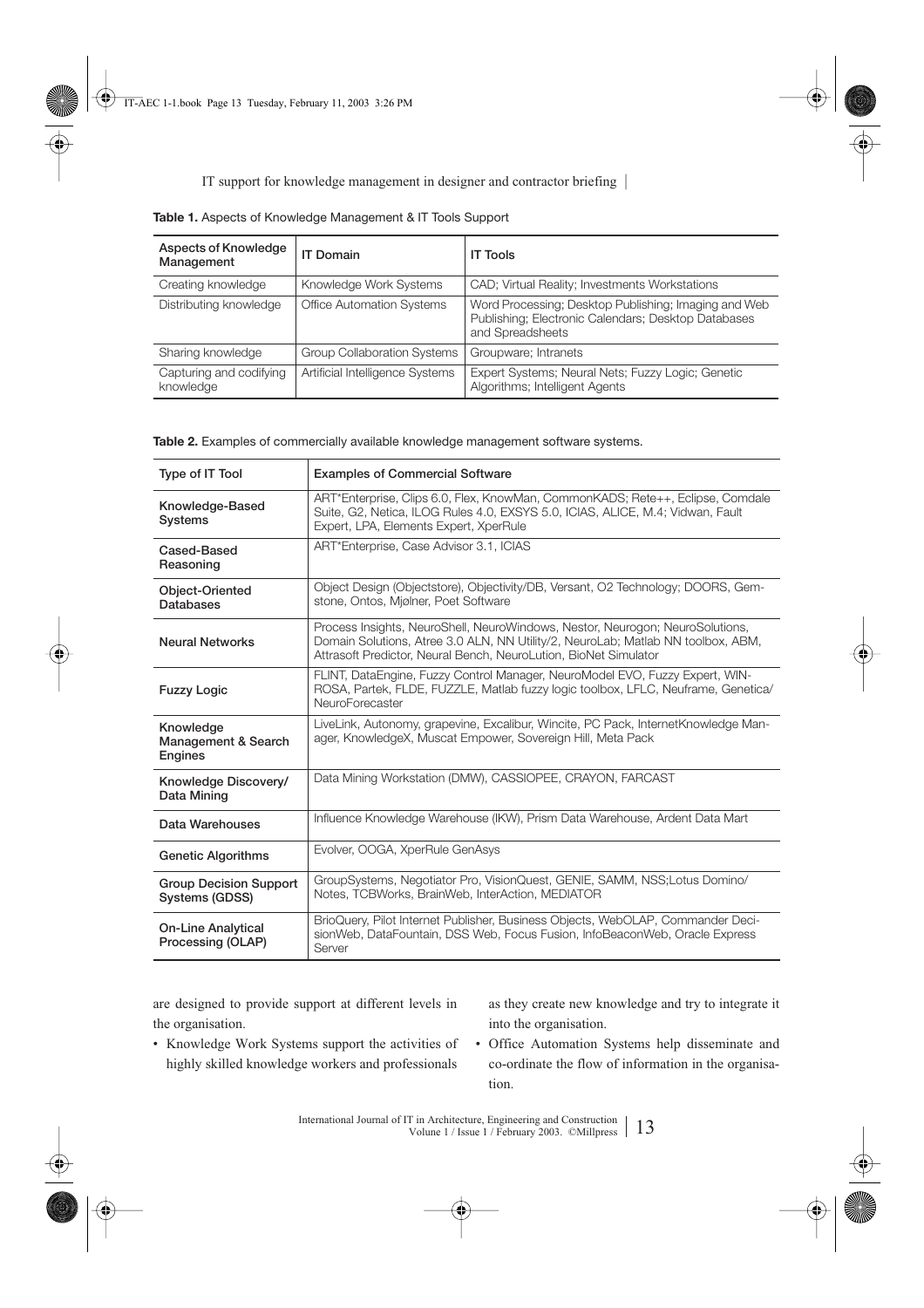- Group Collaboration Systems support the sharing of knowledge among people working in groups.
- Artificial Intelligence Systems provide codified knowledge that can be reused by others in the organisation.

Within each category of course there is a plethora of tools. Table 2 represents just a few identified by the KLICON research team.

KLICON undertook structured interviews to explore where users were finding value from forms of knowledge management tools. A significant finding was how constrained practitioners' interests were by the company culture and supply chain configuration they were operating under. Specifically we found that:

- access to many of the tools was in many cases limited – the most important instance of this was access to the Internet which in several companies was proscribed during working hours (a finding also of the 1997 Construct IT report [9]);
- contractual constraints [supply chain configurations] also had a marked impact on the ability of construction practitioners to derive value from knowledge management tools – if the supply chain was relatively fragmented, important corporate knowledge could be assessed; with the contractor not coming in until the design was relatively complete for example, the value of the tools was substantially diminished.

In short, we found that it is hard, and not necessarily always very useful, to try and evaluate IT [knowledge management tools] independently of their organisational and cultural context. A key finding was therefore that to be effective, technology has to be applied appropriately in its organisational context. (A theme to emerge consistently in KLICON's work). IT/KM support should be flexible, easy to use, cost effective, and supportive of relevant people.

### **4 Briefing**

Knowledge in fact is ubiquitous. Many familiar construction systems are in effect knowledge management systems. Procurement databases for example contain information [corporate knowledge] on suppliers; estimating databases and risk registers contain project performance knowledge; technical standards and project appraisals represent technical and project management knowledge. An early challenge therefore was to decide where KLICON should focus in its exploration of the use of IT in knowledge management in construction.

The research team decided to focus as far as possible on the briefing and definition stages of a project. There is increasing acceptance that briefing and project definition represent vital yet inadequately well-managed areas of project performance [10]. Poor definition of what is required will, not surprisingly, often lead to poor provision of what was wanted [11].

In fact the research identified two general areas of briefing that it felt should be studied: front-end definition by the design team; and 'briefing' of the constructor as he enters the project  $-$  (a) in bidding and (b) in briefing the construction team after the bid is awarded. [12].

The research team thus investigated examples of ITbased knowledge management tools in two differing situations:

- creating a web-based bidding knowledge management tool for a contractor's bid team in design-build for Liquefied Natural Gas (LNG) tanks<sup>9</sup>;
- using an intelligent search methodology to identify best practice from a broad lesson-learned 'design notes' database on design.

9. Liquid Natural Gas: most LNG facilities start at about £30 million each.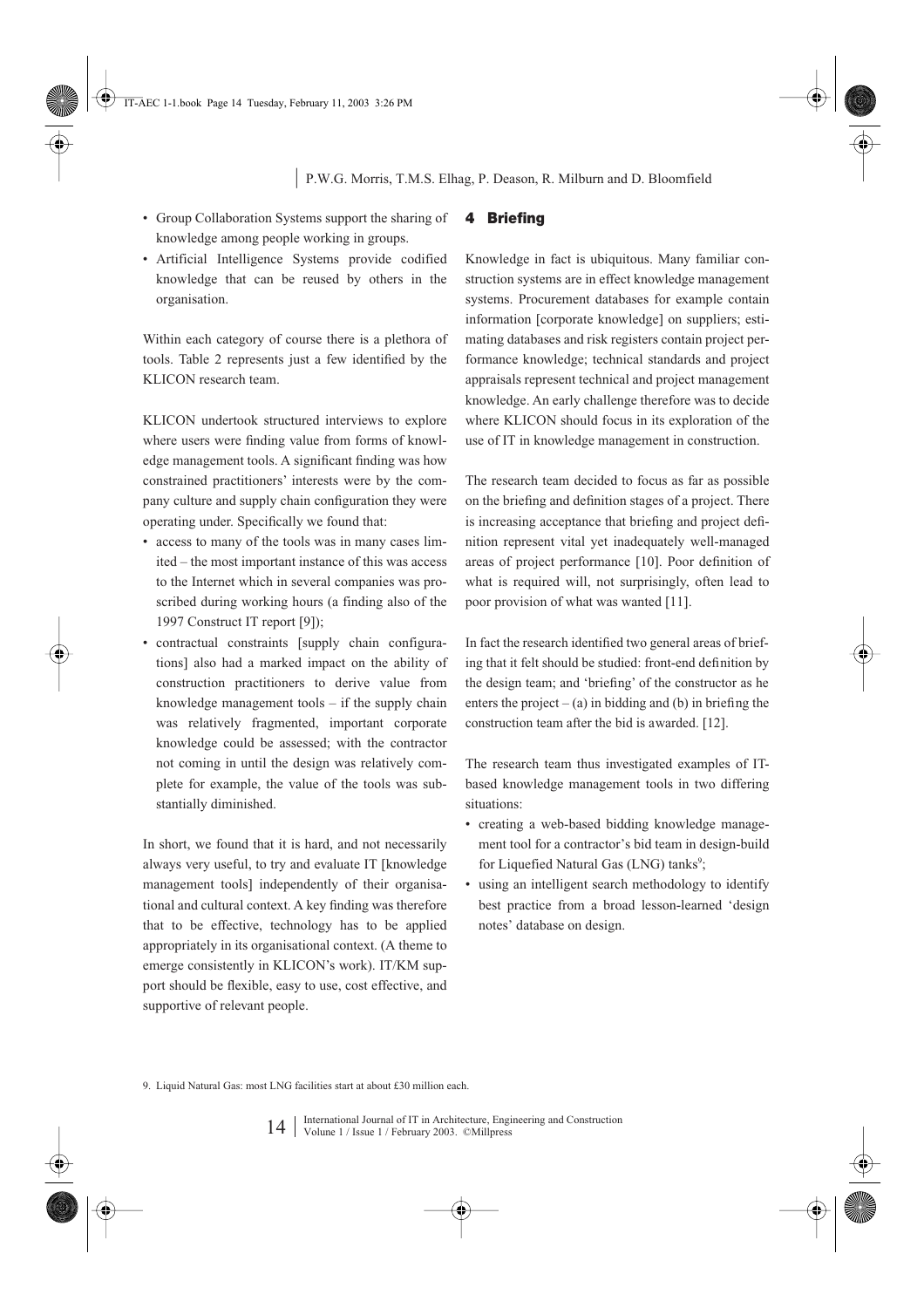IT support for knowledge management in designer and contractor briefing |

# **5 A Framework for Defining an Appropriate Knowledge Management System**

The work attempted to design, and evaluate, from first principles, how a knowledge management system should best be designed to support a contractor in his bidding process.

Following our initial findings on the importance of user needs and organisational context, we sought a broader framework in which to set the Knowledge Management System. We therefore turned to the work of MIT's Centre for Organisational Learning [13], and specifically to the work of Dixon [14], as the theoretical base for selecting the most appropriate form of 'knowledge transfer' mechanism.

Dixon has shown that knowledge transfer can be categorised into five different types, namely, serial transfer; near transfer; far transfer; expert transfer; and strategic transfer. Table 3 categorises these types of knowledge and suggests, following Dixon, appropriate transfer methods for each type.

#### **5.1 LNG knowledge familiarisation**

Applying Dixon's research findings in the LNG case, it was seen that three out of the five kinds of knowledge transfer are appropriate and match the design processes of an LNG project. They represent serial transfer, far transfer and expert transfer.

- Serial because, for instance, the design team acquires knowledge from designing a specific LNG project and transfers this experience to a future project.
- Far when a specialised designer, from one office, passes on his tacit knowledge to another colleague, in a different office, doing a similar component design.

• Expert – that is where a junior designer seeks the expertise of others to solve a technical design issue.

Dixon suggests that these kinds of knowledge transfer are best served by:

- meetings (Serial);
- reciprocal exchange: "source team knowledge is translated; people carry the knowledge across the organization" (Far);
- and electronic forums aggregated by topic: "electronic format are monitored and supported; different levels of participation are encouraged; knowledge is pulled" (Expert).

Applying Dixon's research findings to the more general 'design notes' case, it was seen that two $10$  out of the five kinds of knowledge transfer are appropriate and match the characteristics of the general design search situation. These are:

- Near where explicit knowledge that a team has gained from doing a frequent and repeated task is reused by others doing very similar work.
- Expert where a junior designer seeks the expertise of others to solve a technical design issue.

Dixon suggests that these kinds of knowledge transfer are best served by:

- "electronic dissemination supplemented by personal interaction; users specify content and format; knowledge is pushed; a limited number of items is pushed; brief descriptions are adequate; the data base is targeted" (Near);
- and ""electronic format are monitored and supported; different levels of participation are encouraged; knowledge is pulled" (Expert).

With these characterisations in mind, the KLICON team began the development of the Knowledge Management System for use in briefing bidding teams for the design and construction of the LNG tanks.

<sup>10.</sup>The transfer could occasionally be Serial too – because while knowledge is being transferred from one situation to another, in which the task is being done in a different setting, it is not really the same team that is doing the task (though it just might be).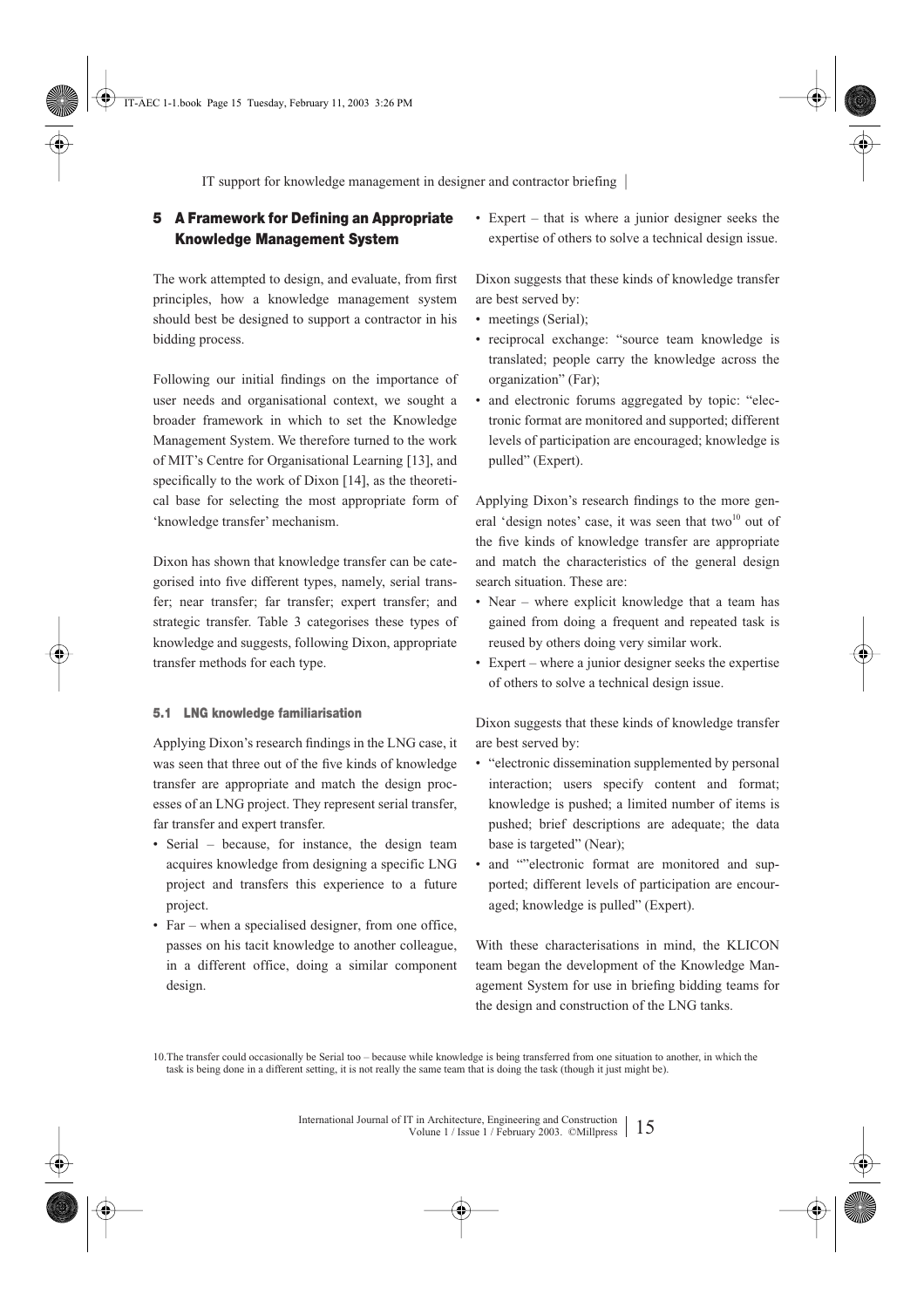| Knowledge<br><b>Transfer</b>        | Nature of Task<br>Definition                                                                                                                                                                    |                                | Type of<br>Knowledge |  |
|-------------------------------------|-------------------------------------------------------------------------------------------------------------------------------------------------------------------------------------------------|--------------------------------|----------------------|--|
| <b>Serial Transfer</b>              | The knowledge a team has gained from doing its<br>task in one setting is transferred to the next time<br>that team does the task in a different setting.                                        | tacit & explicit               |                      |  |
| Near Transfer                       | Explicit knowledge a team has gained from doing a<br>frequent and repeated task is reused by other teams<br>doing very similar work.                                                            | explicit<br>frequent & routine |                      |  |
| Far Transfer                        | Tacit knowledge a team has gained from doing a<br>non-routine task is made available to other teams<br>doing similar work in another part of the organisa-<br>tion.                             | frequent & non-<br>routine     | tacit                |  |
| <b>Expert Transfer</b>              | A team facing a technical question beyond the<br>scope of its own knowledge seeks the expertise of<br>others within the whole organisation.                                                     | infrequent & rou-<br>tine      | explicit             |  |
| <b>Strategic</b><br><b>Transfer</b> | infrequent & non-<br>The collective knowledge of the organisation is<br>needed to accomplish a strategic task that occurs<br>routine<br>infrequently but is critical to the whole organisation. |                                | tacit & explicit     |  |

**Table 3.** Types of Knowledge transfer mechanisms

# **6 The LNG Bid Briefing Knowledge Management System11**

LNG storage tanks are very sophisticated types of projects. They have high technical requirements, especially within their insulation systems. Discussing and evaluating these characteristics within the contracting organisation, the research team concluded that there is a limited opportunity for knowledge transfer by faceto-face meetings and hard copy documents. Ultimately, however, it was concluded that an IT support tool that the design, bidding and executing teams could rely on to feed them with useful information would be the most appropriate means of effective knowledge transfer.

In this instance, we chose to create and trial an approach for developing a knowledge management tool that could be used generically by a contractor for bidding. Features of the approach we took included:

- developing a sound rationale for selecting the type of knowledge transfer mechanism appropriate to the type of knowledge and the intended audience;
- developing a knowledge management process;

• building and evaluating the knowledge management tool.

This portion of the research was conducted primarily by a team led by UMIST on data supplied by, and with the support of, Kvaerner [now Skanska] Technology Ltd. Given the obstacles and difficulties experienced to date in creating effective knowledge management systems in construction, the research team decided to focus on where:

- 1. there would be clear potential business benefits from the use of a knowledge management system,
- 2. the knowledge was more stable, reproducible and accessible.

The Liquid Natural Gas (LNG) domain was selected from among Skanska's work areas for the knowledge system because it was considered as a new market and a potential growth business stream for Skanska. The insulation systems of an LNG tank were chosen as the knowledge domain because of their requirements' complexity during the design, construction and operation stages.

11.This system has subsequently been extended into a broader LNG Knowledge Management System.

.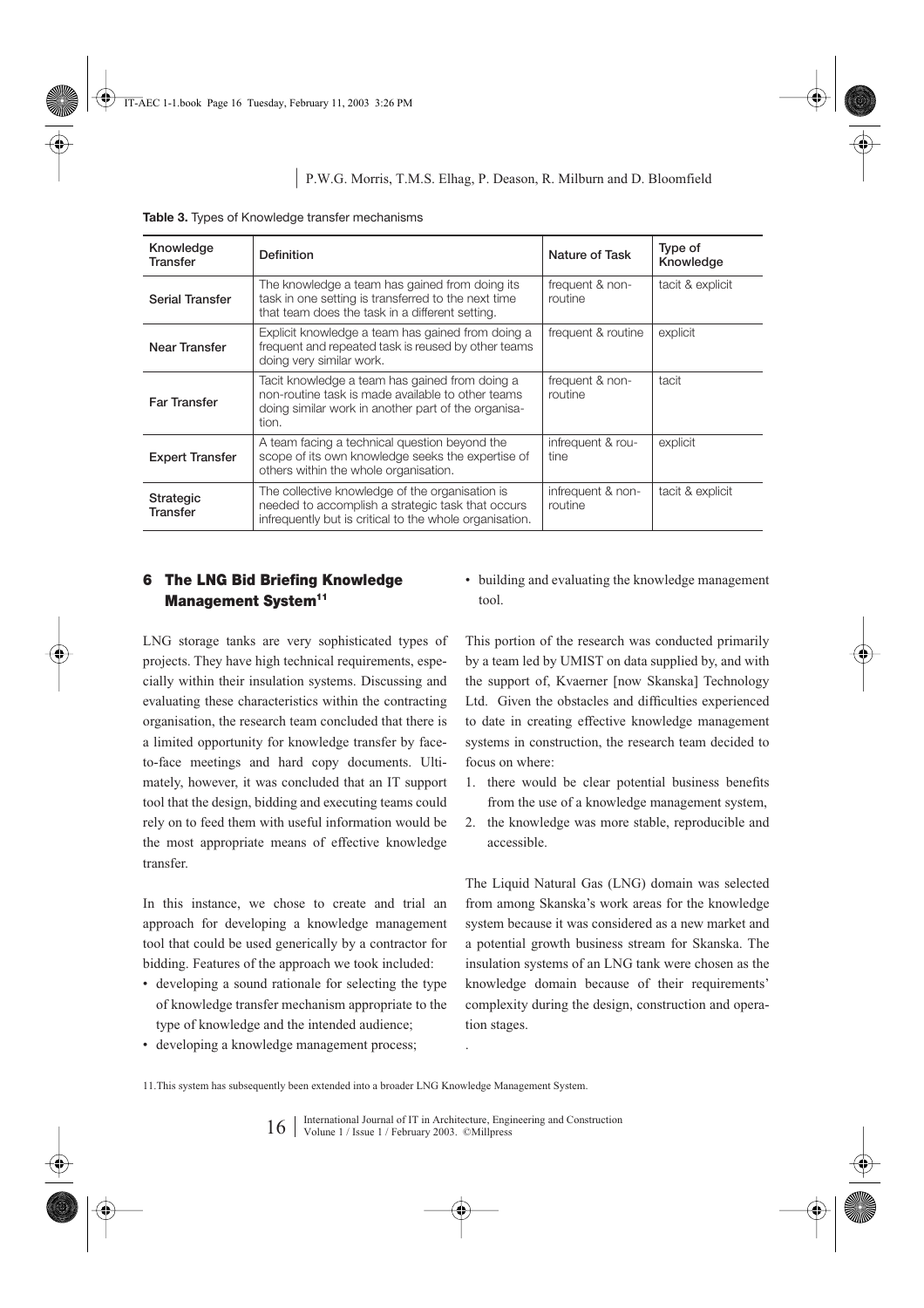IT support for knowledge management in designer and contractor briefing |



**Figure 1.** Sequence for the development of a Knowledge Management System.

Furthermore, the form of the LNG knowledge system is anticipated to be applicable to a range of other project types such as buildings. The ultimate aim is to consider the LNG Knowledge Management System (KMS) as a standard to develop similar systems for other types of projects having similar transfer needs across the organisation.

The development of the Knowledge Management System followed a systematic process developed by the team. This is summarised in Figure 1

An activity flowchart was established to develop the LNG Knowledge System. Figure2 illustrates the activities undertaken.

### **6.1 LNG Project Knowledge Management System**

The LNG KMS resides within an already existing corporate Knowledge System. The hosting IT environment, which is an intranet-based company system, suffered difficulties in the past in that the information it held was not always seen as sufficiently targeted, or relevant, to the needs and requirements of staff [vide Dixon!]. To avoid the same dangers, the proposed LNG system was therefore designed to furnish specific information relevant to a major business area, and was designed to utilise the most appropriate knowledge transfer mechanisms.



**Figure 2.** A Flowchart for LNG Knowledge Management System Development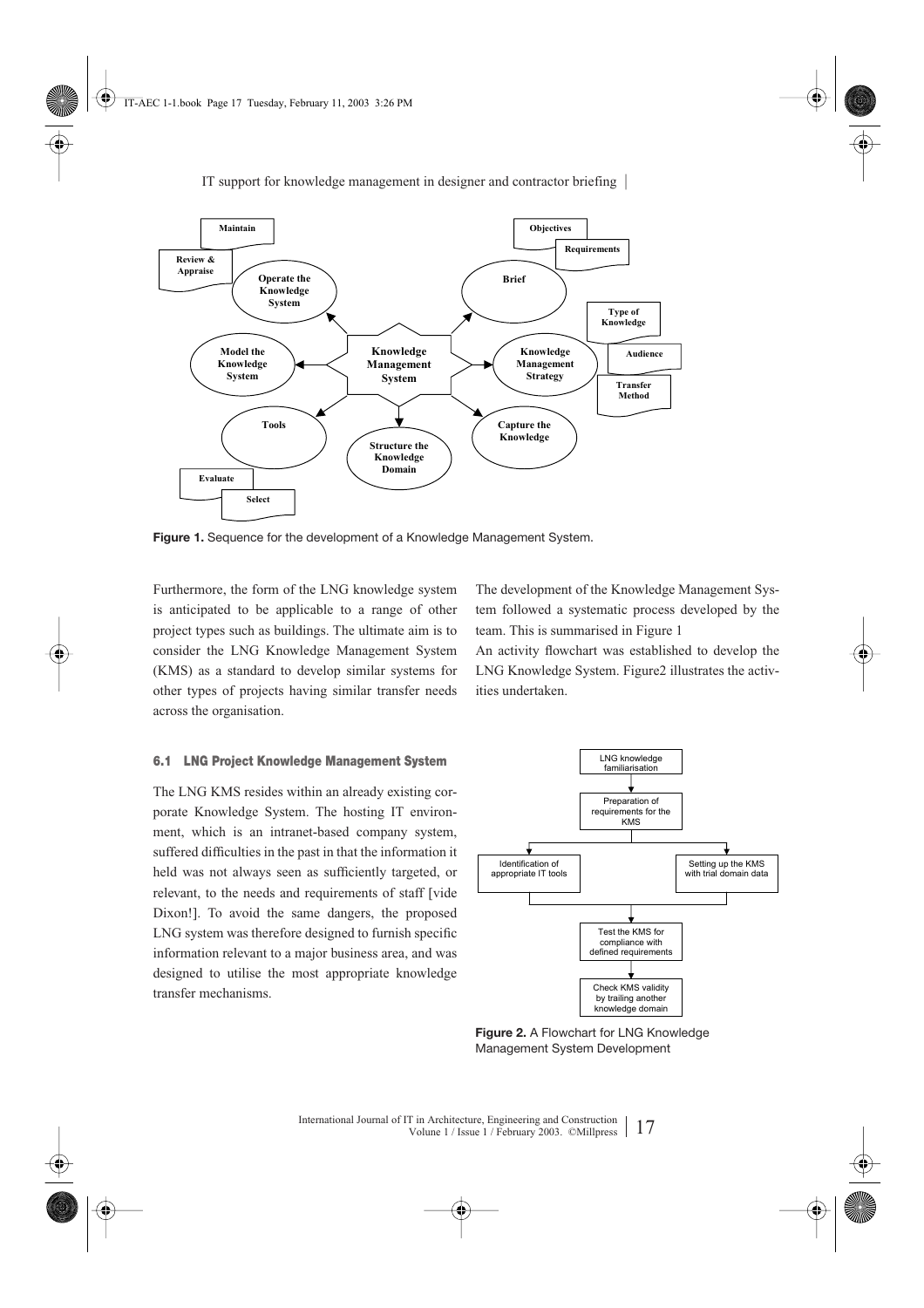- The first step was LNG knowledge familiarisation, which included meetings; interviews; and inspections of documents.
- The second stage was to prepare the requirements for the knowledge system. This consisted of setting out the needs for capturing the knowledge; mapping out a data structure to fit the needs; and setting out tool selection criteria.
- The third process was to identify IT tools that meet the agreed requirements.
- The fourth phase was to set up and populate the knowledge system with trial domain data – the design of the base insulation system.
- The fifth activity was to test the knowledge system for compliance with defined requirement criteria.

Once the system was built, its flexibility, validity and appropriateness will be checked by trialing another knowledge domain within the LNG projects – e.g. procurement, operation, etc.

Specific requirements for the selection and use of the most appropriate tools were suggested and discussed by the project team. They included the ability to deliver the system brief; fit with the company's IT environment; low initial and maintenance costs; and ability to improve process efficiency and performance at different stages of the LNG project. Based upon these requirements an evaluation framework for the proposed IT tool was developed and agreed. This is shown in Table 4.

Most of the IT tools shown in Table 2 were discarded because they were seen not to be appropriate for the type of the LNG information being dealt with, and therefore did not meet most of the evaluation criteria shown in Table 4.

The following candidate IT tools were assessed: a relational database (*MS Access*); an object oriented database for requirements management (*DOORS*); the creation of a simple bespoke web-based system; or the option of combining any of the databases with a webbased environment. (A Requirements Capture and Management tool was proposed because of the complex nature of briefing and requirements involved within an LNG project across all it's components and phases).

Workshops and interviews were conducted to evaluate and rank these proposed options; the results are presented in Table  $4^{12}$ .

A web-based knowledge system was developed using FrontPage 2000. The primary components of the LNG KS consist of a tank base, walls, roof, insulation systems, process plant and nickel steel components. The KMS captured information and knowledge across total project life cycle including design, procurement, planning, estimation, construction and operation for each LNG component.

The information made available for the knowledge system consisted of tender documents; typical drawings; technical specifications; method statements; and technical submission documents. Additional explicit knowledge and tacit knowledge were also captured through interviews and workshops, as well as working closely with designers who regularly provided feedback and criticism regarding the development of the knowledge system.

#### **6.2 Findings and Future Developments**

The knowledge system has been formally evaluated by over 50 users, 24 of whom provided structured feedback and commentary. Table 5 depicts the evaluation criterion against which the knowledge system was assessed by potential users within Skanska.

The feedback results of the evaluation exercise are portrayed in Figure 3. Respondents view the knowledge

12.A scoring system was used ranging from high (3), medium (2), and low (1) for each evaluation criterion. The exceptions for this scoring system include three criteria, namely, the initial cost, the maintenance cost, and the training cost. The ratings for these criteria are in a reverse mode, because they all represent costs, and they are represented as follows: high (1), medium (2), and low (3).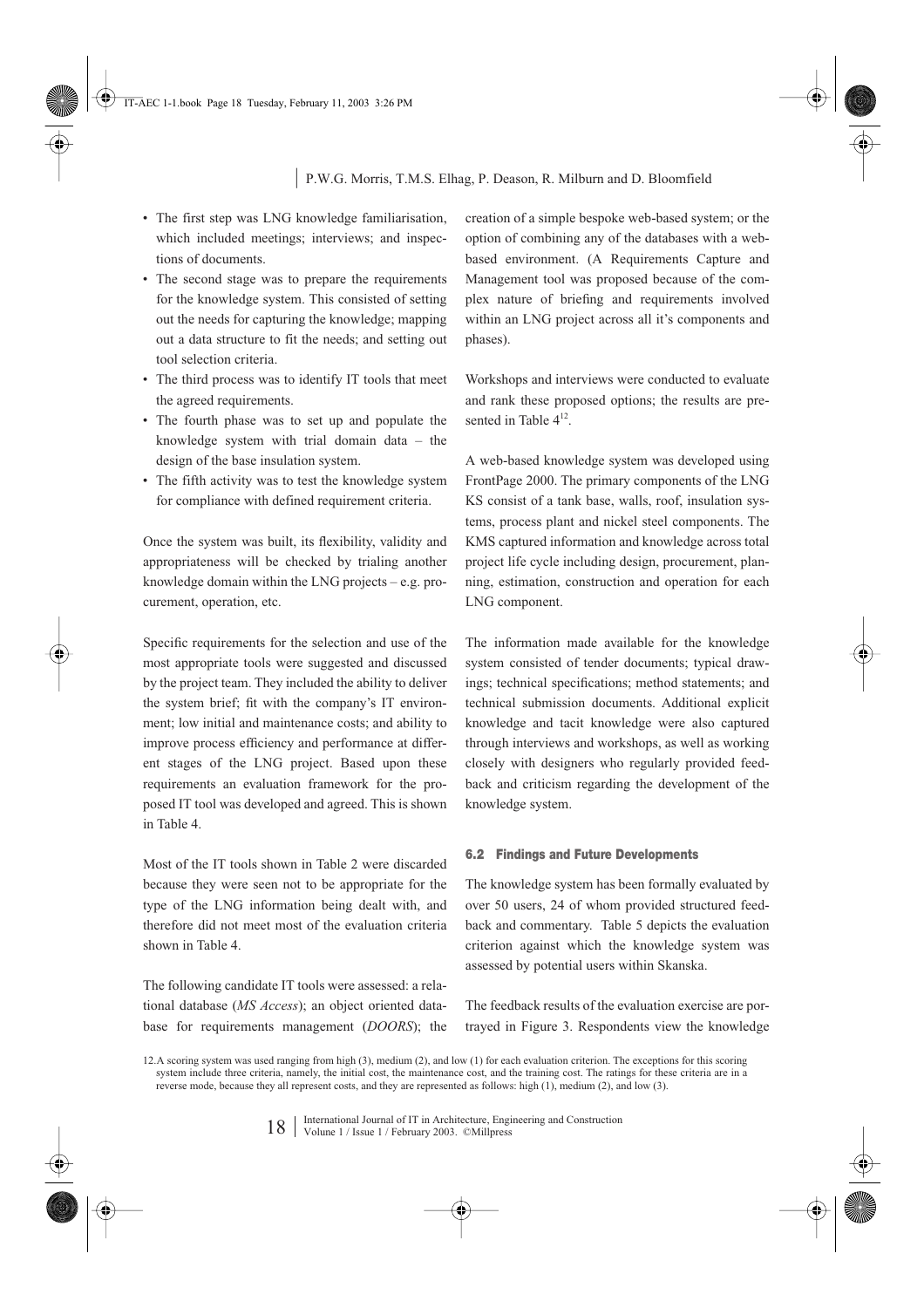#### **Table 4.** Evaluation Framework for IT Tools

| <b>Evaluation Criteria</b>                                                                                                                    |      | Web-<br>Based  |              | <b>MS</b><br>Access |                |     | Doors |                |     |
|-----------------------------------------------------------------------------------------------------------------------------------------------|------|----------------|--------------|---------------------|----------------|-----|-------|----------------|-----|
|                                                                                                                                               | High | Medium         | Low          | High                | Medium         | Low | High  | Medium         | Low |
| Effectiveness / Efficiency: The ability of the proposed IT tool to work and meet<br>the knowledge system requirements                         | 3    |                |              |                     | $\overline{2}$ |     | 3     |                |     |
| Maintenance and updating: Ease of maintaining information input/output after<br><i>initial</i> setup                                          | 3    |                |              | 3                   |                |     |       | $\overline{2}$ |     |
| Integration: Reliability to be used across different platforms and fit within the<br>organisation IT environments                             | 3    |                |              |                     | $\overline{2}$ |     |       |                | 1   |
| Speed: to identify, locate and transfer information                                                                                           | 3    |                |              |                     | $\overline{2}$ |     |       | 2              |     |
| Capital/initial cost: Price of hardware, software and licenses                                                                                |      |                | 3            |                     |                | 3   | 1     |                |     |
| Support/Running Cost: Costs for IT manager and software support                                                                               |      |                | 3            |                     |                | 3   |       | $\overline{2}$ |     |
| Training requirements and costs: should be minimal for IT manager and should<br>be negligible for users and should be easy and quick to learn |      |                | 3            |                     | $\overline{2}$ |     | 1     |                |     |
| Business benefits: revenue/cost achieved directly or indirectly by using the<br>proposed IT tool                                              |      |                |              |                     |                |     |       |                |     |
| Access control: Availability of different access permissions at different levels of<br>information                                            |      | $\overline{2}$ |              |                     | 2              |     | 3     |                |     |
| Data/Information security: Ability of copying and downloading restrictions,<br>read only, printing, amending, and field specific information  |      | 2              |              |                     | $\overline{2}$ |     | 3     |                |     |
| Search engine facility: Ability of word-search within all levels of the knowledge<br>system                                                   | 3    |                |              |                     | $\overline{2}$ |     | 3     |                |     |
| Traceablity and activity links: Facility to apply links between different objects<br>and to race the links forwards and backwards             |      |                | $\mathbf{1}$ |                     |                | 1   | 3     |                |     |
| Disaster recovery: Precautions to recover information removed directly or acci-<br>dentally                                                   |      | 2              |              |                     | 2              |     | 3     |                |     |
| History recording and users hits: Ability to record contributors/users, their data<br>input and the timing of information updates             |      | $\overline{2}$ |              |                     |                | 1   | 3     |                |     |



Figure 3. Results of the Evaluation Process for the LNG Knowledge System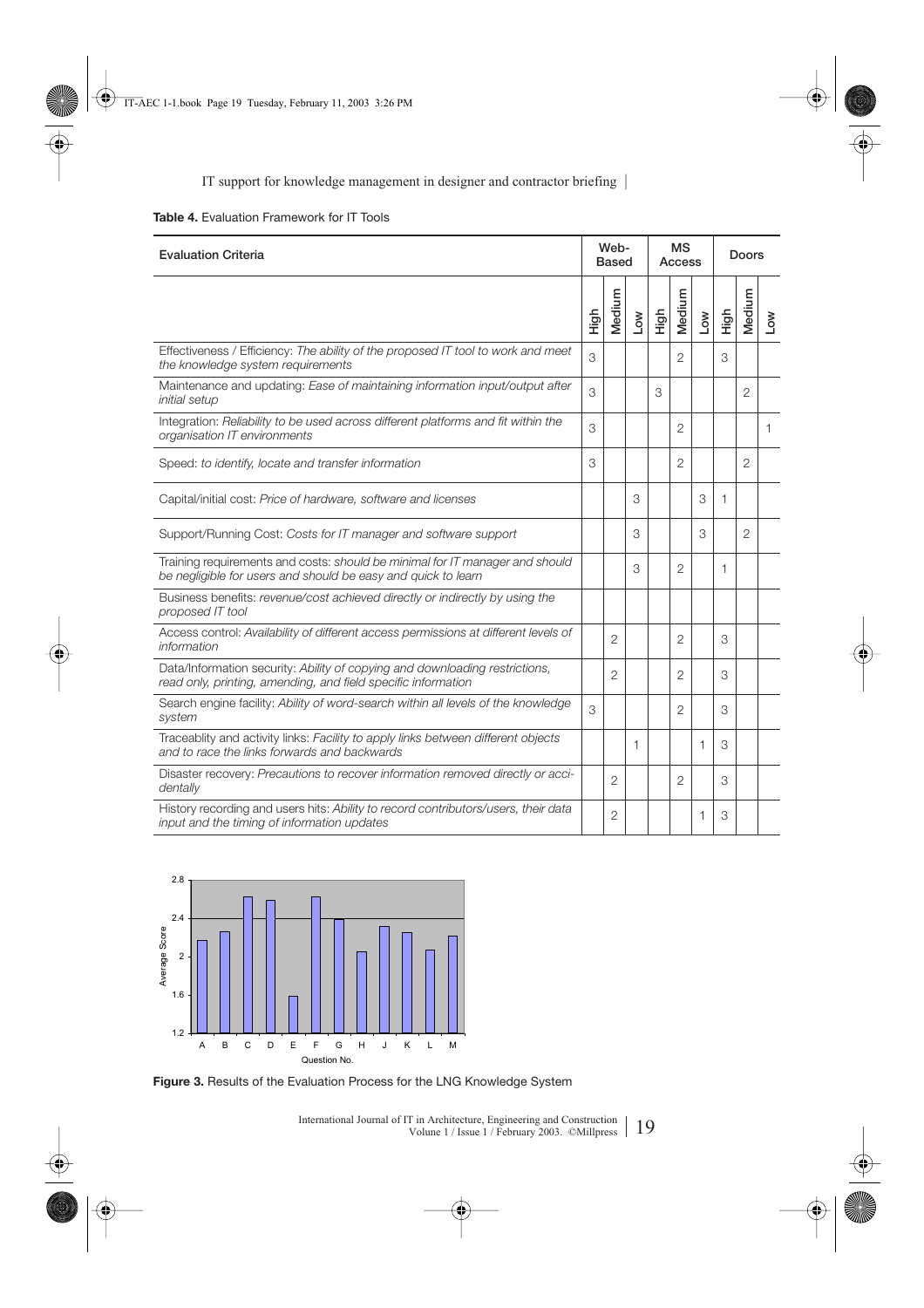**Table 5.** Evaluation Criteria for the LNG Knowledge Base

| ID | Criteria                                                                                     | ်စေ<br>မြ | Medium<br>(2) | ξÊ |
|----|----------------------------------------------------------------------------------------------|-----------|---------------|----|
| A  | What is the ability of the proposed system to enhance your effectiveness and effi-<br>ciency |           |               |    |
| B  | Is the information clear and valuable                                                        |           |               |    |
| C  | Would the system enhance sharing knowledge and experience                                    |           |               |    |
| D  | Is the system easy to use and intuitive to navigate through                                  |           |               |    |
| E  | How frequently would you use this system                                                     |           |               |    |
| E  | Would it be useful if there were expert help available in addition, e.g. via e-mail          |           |               |    |
| G  | How quickly the system is in identifying, locating and transferring information              |           |               |    |
| H  | Does the system meet your needs                                                              |           |               |    |
| J  | How easy the system is to update and maintain after initial setup                            |           |               |    |
| K  | Does the system fit within the organisation IT environments                                  |           |               |    |
| L  | How do you rate the cost of developing the system                                            |           |               |    |
| М  | How do you rate the potential business benefits                                              |           |               |    |

system as valuable; easy to use; quick; and meet most of their needs. The lowest scoring criterion is the frequency of using the knowledge system, which to an extent contradicts the overall findings.

This might be because bidding for LNG projects is in itself an infrequent activity, or it could reflect a wider lack of interest in IT support tools specially within a certain age range of project teams.

More general findings of this part of the research, which stemmed out from workshops and interviews within Skanska, include the following:

• Knowledge Management System (KMS) platforms should use industry standard software as far as possible;

- a KMS should be developed against a well defined brief;
- it should be intuitive with minimum training;
- knowledge should be easily accessible: two clicks away, three phone calls away;
- there are no standard knowledge transfer structures [vide Dixon];
- the KMS must deliver value to users there have to be rewards for using it;
- it is easy to capture explicit knowledge: tacit is often more valuable and harder;
- process mapping is of more value where diverse data [bases] are present;
- culture [often driven by procurement as well as attitudes] is a huge constraint;
- top management support is essential.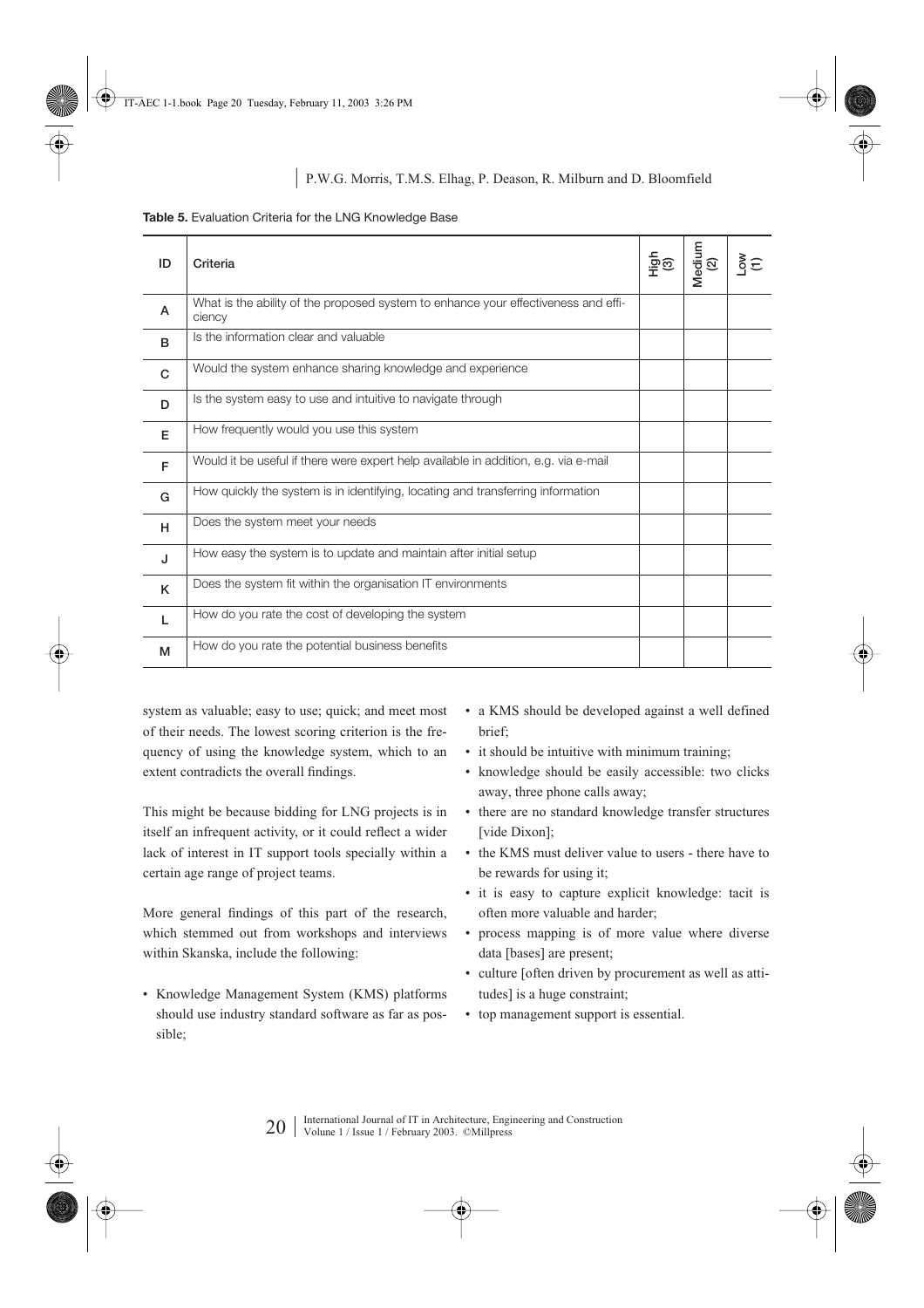### **7 Development of a [Web] Site Extraction and Classification Tool**<sup>13</sup>

The other aspect of briefing support investigated by KLICON concerned the perusal of vast amounts of design 'notes' – basic design information fed back over many years which potentially represent an invaluable source of knowledge to the designer when beginning to respond to a brief. How could IT tools support the user scour this information source?

Information retrieval is an important but frustrating aspect of knowledge management. Previous work by BRE [15] has shown that while almost all processes in the overall construction project life cycle could benefit from electronic capture, there is still on-going serious difficulty in agreeing the 'language' needed to deal with construction concepts. While there have been several attempts to create vocabularies, classification systems and thesauri, ontologies offer the prospect of a much richer method of relating information. The reality however is that "in spite of the huge amount of research in computer-aided construction to date, there is no large-scale machine-readable ontology for construction" [16].

The main difficulties in generating a common ontology are:

- agreeing a common representation
- using a large enough vocabulary
- avoiding the problems of meanings changing over time.

While an agreed formal ontology for the construction industry may well therefore be a chimera, it would still seem possible that language [sub]sets can usefully be developed and agreed for specialised domains while general terms would be used at a high level for general construction concepts.

KLICON tested a methodology developed by BRE to generate [subset] language classifications semi-automatically. The methodology uses a web based site extraction and classification tool (*Extractor*) [17]. The tool provides classification of contents of an information web site. It links this to a thesaurus for broadening the search terms (the Canadian Thesaurus of Construction Science and Technology). The tool also links to construction specific search engine (in this case, *Signpost*).

*Extractor* is essentially a 'spider' which retrieves all accessible pages from web sites and automatically creates an initial site-specific classification system. The pages are parsed for links and these links are then followed. It also includes additional capabilities which allow links containing specified strings to be followed. It is can also understand 'frames' and extract information from databases. Table 6 shows the *Extractor* data structure.

The Automatic Site Classification program builds a tree structure from the *Extractor* output<sup>14</sup>. The initial keyword ordering ensures that the most important keywords are classified first. The majority subset condition provides a natural way of structuring words, producing a balance between a broad flat tree and a narrow deep one. The percentage similarity parameter (initially 50%) can be altered to deepen or flatten the tree.

The Site Navigation tool enables quick and easy construction of a relevant classification system, avoiding the more usual problems of:

• kw1 is placed in a classification tree.

<sup>13.</sup>This aspect of the research was conducted primarily by a team led by David Bloomfield of BRE, with support from the UMIST research team, on data supplied by, and with the support of, Arup & Partners. Text for this portion of the paper comes from this team.

<sup>14.</sup>It does so in the following manner.

<sup>•</sup> Keywords (kw1) are ordered according to score.

<sup>•</sup> Each keyword (kw1) is compared against the URL list of all keywords (kw2) currently assigned a classification.

<sup>•</sup> If over half of kw1's URL references are also in kw2's list (i.e. refer to the same documents) the keyword is deemed to be similar in meaning to the first or kw1 is a *majority subset* of kw2.

<sup>•</sup> If there are many possible majority subsets, the word is placed as a subset of the deepest nested majority subset in the tree.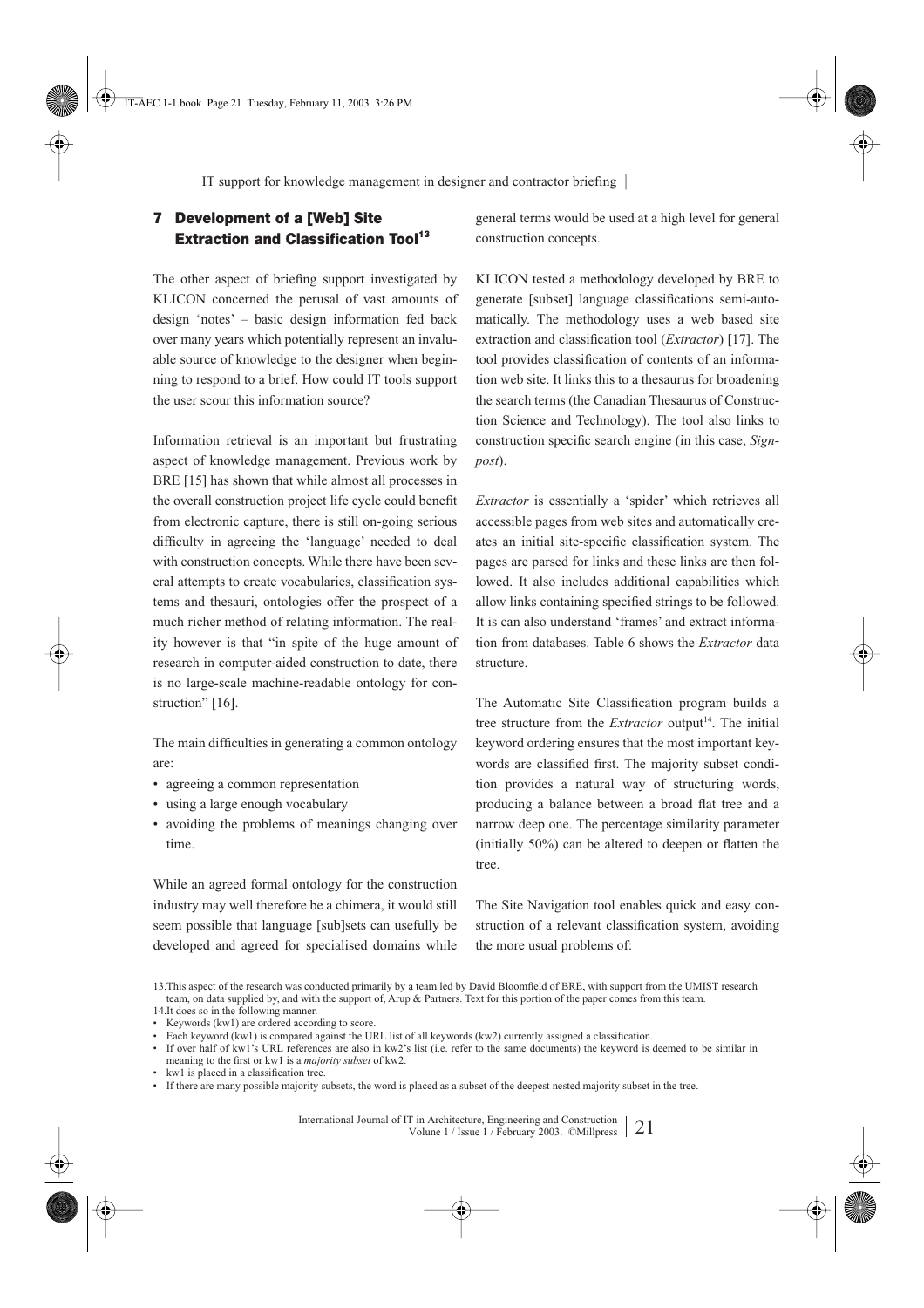**Table 6.** The *Extractor* data structure

| Automatic classifica-<br>Total score for the<br>tion number<br>Kevword | No of occurrences | Comma delimited list<br>of synonyms | Comma delimited list<br>of tripples<br>[URL, Title, Score] |
|------------------------------------------------------------------------|-------------------|-------------------------------------|------------------------------------------------------------|
|------------------------------------------------------------------------|-------------------|-------------------------------------|------------------------------------------------------------|

- 1. full text searching too much information;
- 2. classification systems
	- standard classification systems providing too high a level to be useful,
	- bespoke classification systems being time consuming to devise.

The methodology offers three kinds of classification systems:

- Automatic Classification machine derived as described above;
- Site Specific classification devised by domain experts on the basis of the extracted keywords;
- Uniclass enables users to use a more standard classification system.

At the 90% complete point of KLICON, we are at the stage where Arup's design best practice guides have been reviewed using *Extractor* and testing by Arup of the search methodology is at an advanced stage. The initial findings suggest that the *Extractor* approach is certainly less expensive than contemporary third generation knowledge management tools, and as such more appropriate to Small and Medium Enterprises. There are also indications that *Extractor* works without a predefined taxonomy, although testing and evaluation of this aspect is not yet completed.

If such techniques can be shown to permit new and improved ways of locating information based on their semantic content alone, rather than having to create taxonomies and ontologies, low cost, easy-to-use tools could be built and applied that would obviate the need for the more expensive systems currently on the market. Not only would the IT be less costly but the human-intensive activities of classification and description of documents and web pages would be avoided. Pre-defined ontologies would not be the prerequisite to successful knowledge management that they have seemed in the past to be.

# **8 Evaluation of the Two KMS in Terms of Dixon's Framework and the Implications on Ontology**

Both the Skanska and the Arup Knowledge Management Systems appear to be working well, yet they were quite different in their structure. What does this tell us about the type of IT support that is appropriate for Knowledge Management in briefing?

The Arup knowledge management support required a system that worked in an unstructured data set. There are multiple application domains, and many different gatekeepers. The relevant data set is almost impossible to predict *a prioiri*. In such a situation one would expect an ontology to be important. Without at the least a taxonomy the meaning of terms is questionable and the resulting information (let alone knowledge) probably meagre at best.

The key points of the Arup exercise are that:

- 1. the domain search area is unstructured
- 2. *Extractor* appears to be able to obviate the need for a predefined ontology (or taxonomy) to a significant degree.

The Skanska domain on the other hand is a highly specific, structured one. It refers only to the specific knowledge needed for the 'design-build' bidding of the LNG tanks. (Other possible applications are contemplated in the future but these too are seen as highly domain specific and structured, comparable to the LNG tanks.) There are few gatekeepers, and the domain is highly repeatable. Here a formal ontology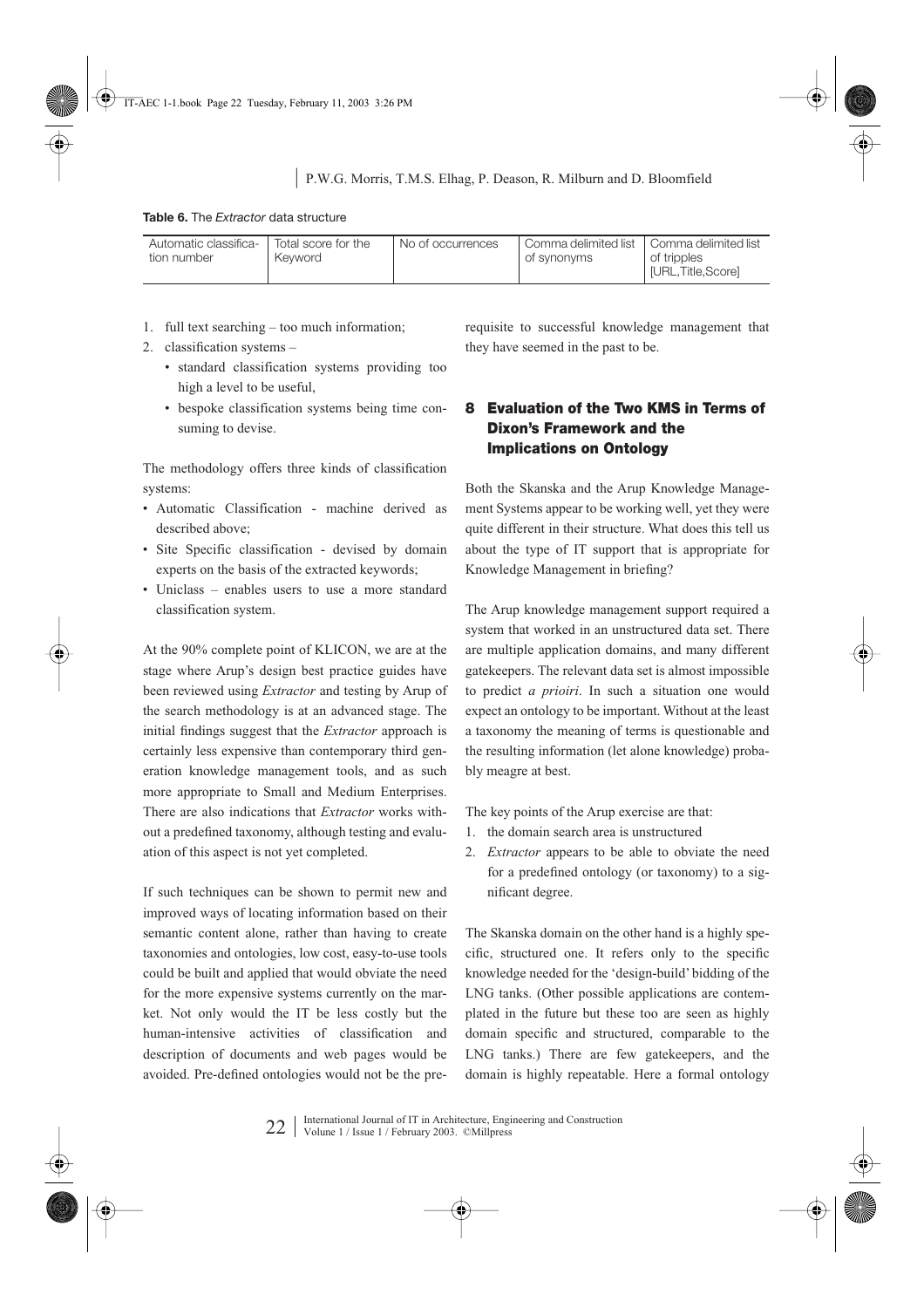was found to be less critical (a) because of the compactness of the knowledge set, (b) because of the ready identification of 'knowledge owners' and the ability to bring their tacit knowledge quickly into play.

In neither case was Dixon's schematisation really applicable. Both delivered explicit information. (Skanska's gave quicker access to relevant tacit). But the issue was not the relevance of routineness or frequency in the sense that Dixon described the 'Nature of the Task'. It is the degree of structure in the data set, together with the degree of tacit knowledge readily available in support of the explicit knowledge, that would appear to be the determining factors.

#### **9 Conclusions**

Information Technology is relentlessly changing our ability to manage, in construction as elsewhere. But as many researchers and managers have found, it is not necessarily the Technology that is the determining factor in applying IT successfully so much as culture and organisation. This is as true of Knowledge Management as of other applications. These are certainly findings echoed in KLICON where organisational culture has been seen to influence IT applications significantly.

To design an effective knowledge management system it is important to have a proper understanding of the context in which the knowledge transfer is to take place, particularly the type of knowledge and the target audience [Dixon]. Modelling formalisms offer efficiency gains in information use/ knowledge re-use but care has to be given to content design and to the cost/benefits of the proposed application [the LNG case]. The challenge, for the industry, is less the development of new technology – of which there is plenty [Table 2 etc.] – than the proper application of what is available [LNG].

Information overload is a major problem. Good content design is important and can help reduce overload [LNG]. Taxonomies and ontologies help give meaning to data but are expensive and not always fully effective. The extraction tool developed by BRE would appear to offer particular promise in that relationship categories are created automatically and at very low cost, thereby substantially obviating the need for more expensive taxonomies. Pre-defined ontologies may therefore not always be the essential requirement to effective knowledge management that they have seemed in the past.

- REFERENCES | [1] Laudon, K. and Laudon, J. "Essentials of Management Information Systems". Prentice-Hall, 1999.
	- [2] Butler Group. "Knowledge Management: Report Series". Volume 1. Butler Direct Ltd., 1999.
	- [3] Business Processes Resource Centre, Warwick University, Web Site, http://bprc.warwick.ac.uk/Kmweb.html
	- [4] Cairncross, F. "E-Management" The Economist, November 18, 2000, p.22.
	- [5] Nonaka, I. and Takeuchi, H. "The Knowledge-Creating Company". Oxford University Press, 1995.
	- [6] Polanyi, M. "The Tacit Dimension". Routledge & Kegan Paul. 1966
	- [7] Latham, M, *Constructing the team: joint review of procurement and contractual arrangement*, HMSO, UK, 1994; Egan, J, *Rethinking Construction in the UK construction*, HMSO, 1999.
	- [8] "Final report", PIT Ref. No. CI38/19/87 (cc1056), UK, PIT, May 1997
	- [9] NBA Tectonics, "Construct IT Bridging the Gap, Scoping Study for the Construction Industry Knowledge Base", Department of the Environment, UK, 1999.
	- [10] Barrett, P. and Stanley, C. "Better Construction Briefing" Blackwell Science, 1999.
	- [11] Senge, PM. "The Fifth Discipline" Doubleday, 1990; Senge, PM. "The Dance of Change" Doubleday, 1999.